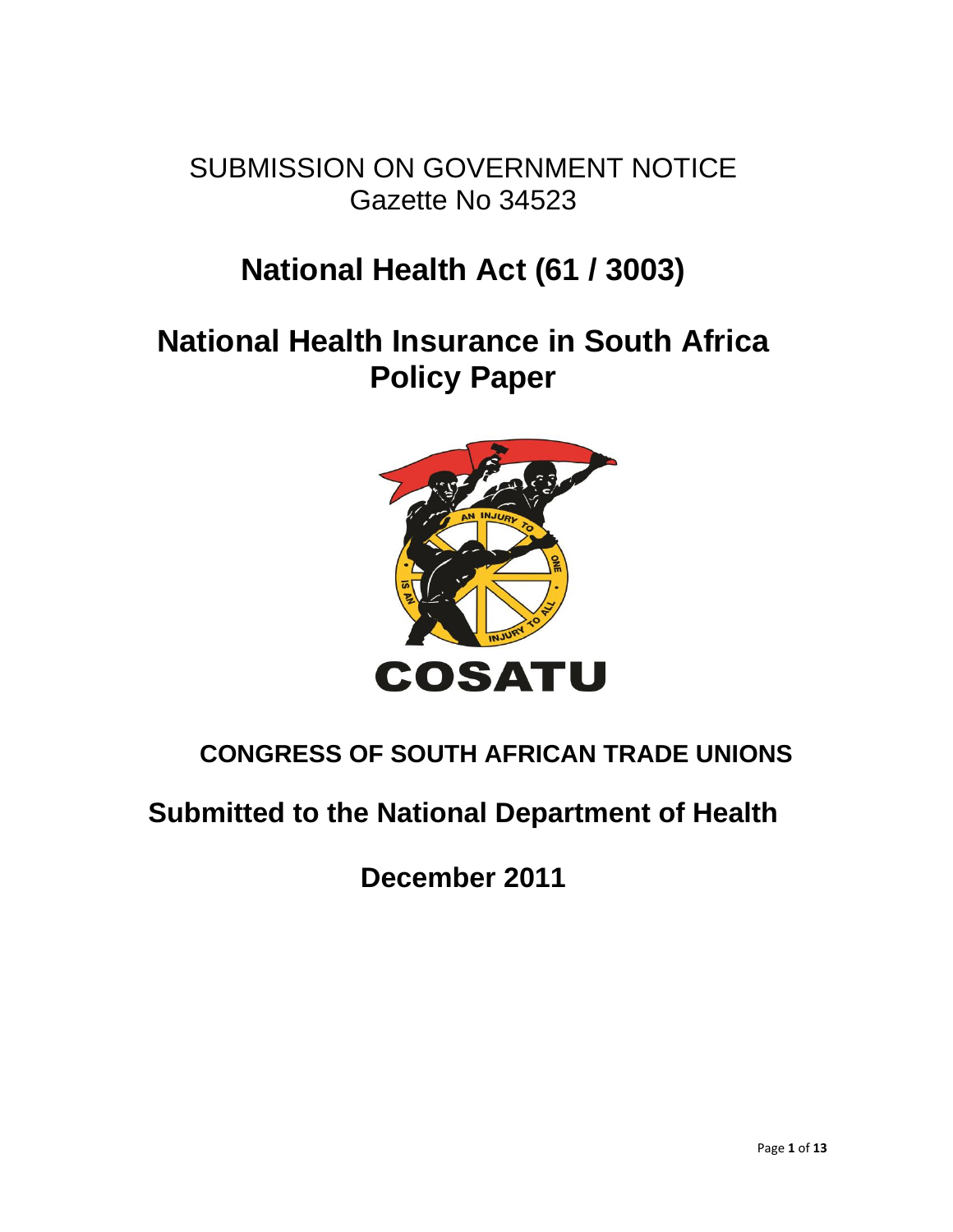#### **COSATU SUBMISSION TO NHI GREEN PAPER**

#### **1. Introduction**

Seventeen years into democracy, South African health care system is still flawed by the imbalances of the past which it was architecture to cater for the population based on racial and class lines. The infrastructural make of the health care institutions was designed to service the minority at the expense of the majority. These had led two the two tier health system. Health is the basic human right and we need to protect this right.

In 2000, the COSATU 7<sup>th</sup> National Congress adopted a resolution that reaffirmed its fight for a National Health Insurance (NHI) programme. COSATU also objected to Social Health Insurance (SHI) implementation, as the policy would make the poor working class pay for the poorest in society whilst the redistributive principles of social solidarity and cross-subsidization were not taken into consideration when SHI was developed.

COSATU welcome the long waited NHI Green paper. This is in line with the mandate of the Polokwane 52nd ANC Congress. The ANC 2007 Polokwane Conference Resolution on Health reaffirms the implementation of NHI and states: *"To reaffirm the implementation of the National Health Insurance System by further strengthening the public health care system and ensuring adequate provision of funding".*

We believe the NHI will go the long way to rectification injustice of the past, addressing the current reality of poverty, unemployment and inequalities. Every person has the right to achieve optimal health, and it is the responsibility of the state to provide the conditions towards achieving this. The country needs a healthcare system that all people, regardless of class or status can depend on, and not just based on what you can afford to pay to access healthcare.

The creation of the NHI and the broader transformation of the health system in terms of the 10-point plan of government must be prioritised as one of the 5 priorities of the manifesto.

COSATU welcomes the unambiguous reaffirmation of the cornerstone and essence of the NHI as providing access to health care as a human right and based on the principles of universal coverage for all citizens of South Africa. It is encouraging to see the inclusion of a strong focus on primary health care and the designation of hospitals in the Green Paper.

This document provides an assessment of key issues in the Green Paper.

#### **1. Re-engineered Primary Health Care System**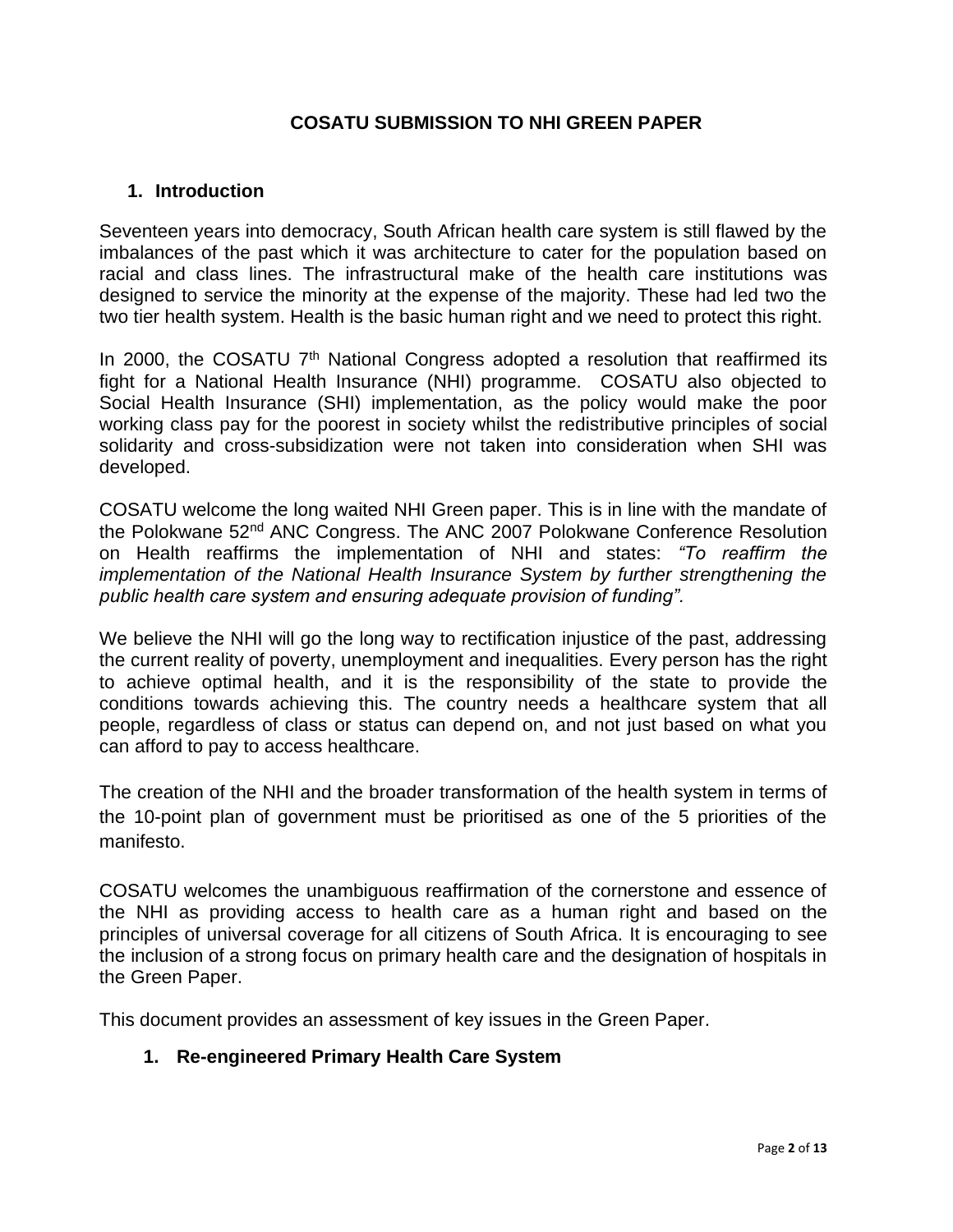The stated emphasis on primary health care as an essential element to a transformed health care system as well as the three strategies (Municipal ward-based primary health care teams, District Clinical Specialists and School-based Primary Health Care) is to be welcomed. Interventions at primary care level are always more cost effective than those at other levels as they contribute more effectively to health promotion and prevention avoiding expensive curative interventions at a later stage. They are also likely to have a greater impact on improving the MDGs.

# **2. Principles of National Health Insurance**

Whilst COSATU is in agreement with the principles as they have been stated in the NHI document, it seems that there has been an omission of a key principle – that of public administration. This links to the comment in the document in section 132 in which it is stated that a multi payer system will "be explored as an alternative to the preferred single provider". This matter will be dealt with in more detail later in the document. Suffice to say at this point that the possibility of a multi payer system flies in the face of this key principle of any national health insurances – public administration.

A further point to mention is that facilitating transport to health services, particularly for rural communities, is an essential requirement to establish a health system based on universal coverage and to address one of the barriers to accessing health care services.

# **3. Health care benefits under NHI / Services to be covered under NHI**

The benefit package must be clearly outlined in line with the original draft from the ANC NEC health and education subcommittee as adopted at the 2010 NGC

The Green Paper discusses the benefit package in very general terms indicating the intention to make the benefit package comprehensive and rational.

The ANC policy document is more specific about a benefit package indicating that "the NHI Fund will provide an evidenced-based comprehensive package of health services, which includes all levels of care namely: primary, secondary, and tertiary. …. The services to be provided to the public cannot be less than what they are currently receiving."

Further clarification in the ANC policy document indicates that the package should include:

- $\star$  Primary care and preventive service
- $\star$  Inpatient care
- $\star$  Outpatient care
- $\star$  Emergency care
- $\star$  Prescription drugs
- $\star$  Appropriate technologies for diagnosis and treatment
- $\star$  Rehabilitation
- $\star$  Mental health services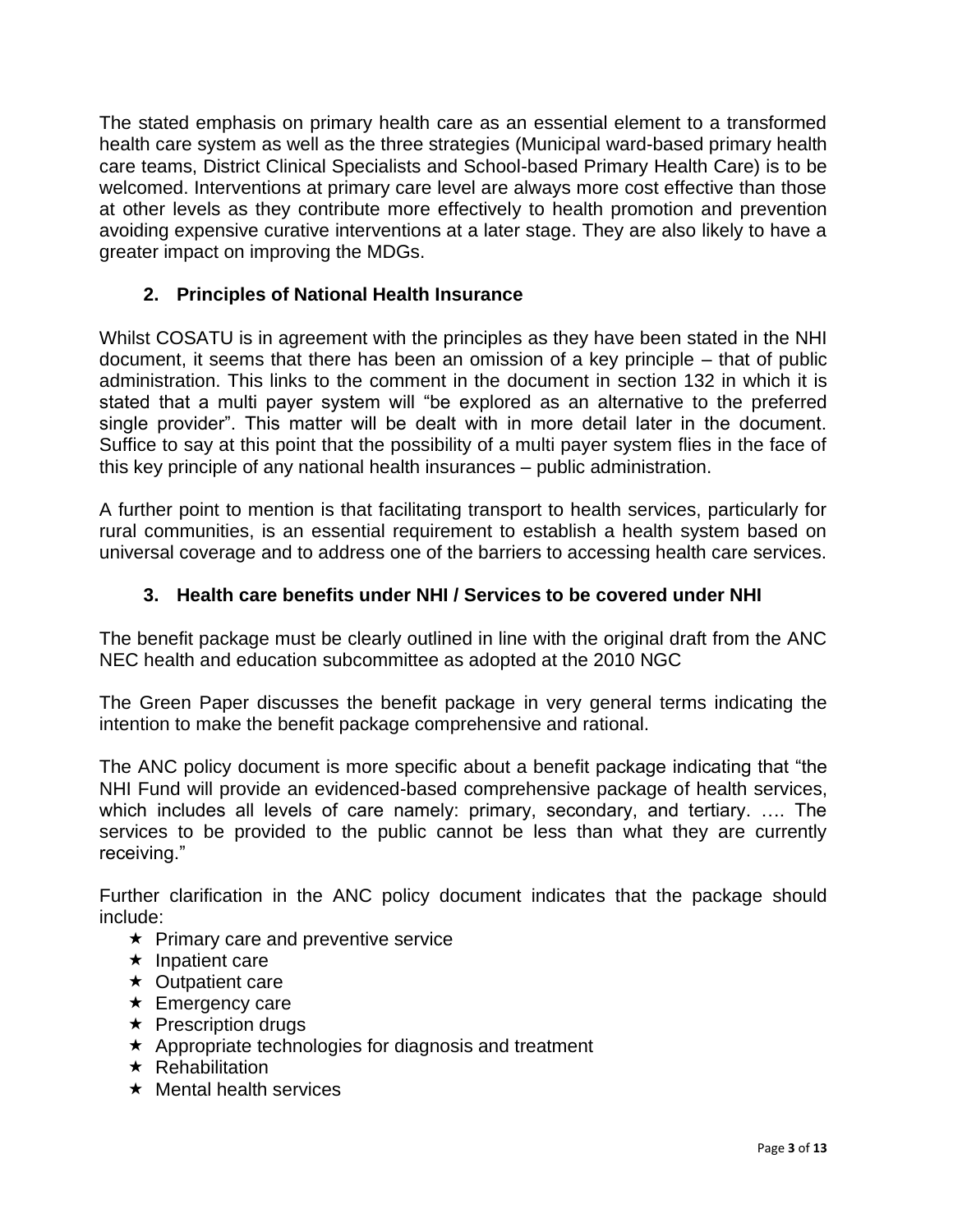- $\star$  Full scope of dental services (other than cosmetic dentistry
- $\star$  Substance abuse treatment services.

It is recommended that the benefit package be spelt out in the same terms as in the ANC policy document and that it is clearly stated that the same benefit package will apply for both public and private sectors.

The underlying principle is that the nature of the services covered must be appropriate, comprehensive and incorporate preventive and promotive health strategies. It should also include services delivered by a wide range of health care workers, professionals and community health care workers (CHWs), and not only concentrate on curative services currently delivered by doctors and other professionals.

It is gratifying to note that in Section 11.2 which deals with the delivery of primary health care services through private providers there is a requirement that the full range of primary care services must either be available in one facility or through arrangements which do not disadvantage the patient in any way.

#### **4. Accreditation of providers of health care services**

Legislation (National Health Amendment Bill) establishing the Office of Health Standards Compliance (OHSC) has already been published and but has not been promulgated. The legislation indicates that there will be three units in the OHSC – inspection, norms and standards and the office of the ombudsperson. It further indicates that all health establishment that "wish to be considered for rendering health services to the population will have to meet standards of quality".

However, the ANC policy document indicates that the Office of Standards Compliance will need to accredit and contract all public and private facilities to receive funding from the NHI. The Green Paper and the published legislation does not refer to these functions. It is important that the responsibilities of this office should be extended to account for these functions to ensure the efficient implementation of the NHI.

It is suggested that this office should report directly to the Minister and be established independent of the Health Department in the same manner as the National Health Insurance Fund. The legislation should include a role for civil society to allow for the monitoring of the accreditation process to ensure that there is no tendency to consider private or urban based public hospitals as being of sufficient quality and accredited, while hospitals and clinics in rural and poor urban communities will struggle to meet these standards and run the risk of not being accredited.

Information from the audit of public health facilities should be made public and resources should be targeted at facilities which fail their audits. Assistance should be provided for those public facilities that do not initially reach the required standards.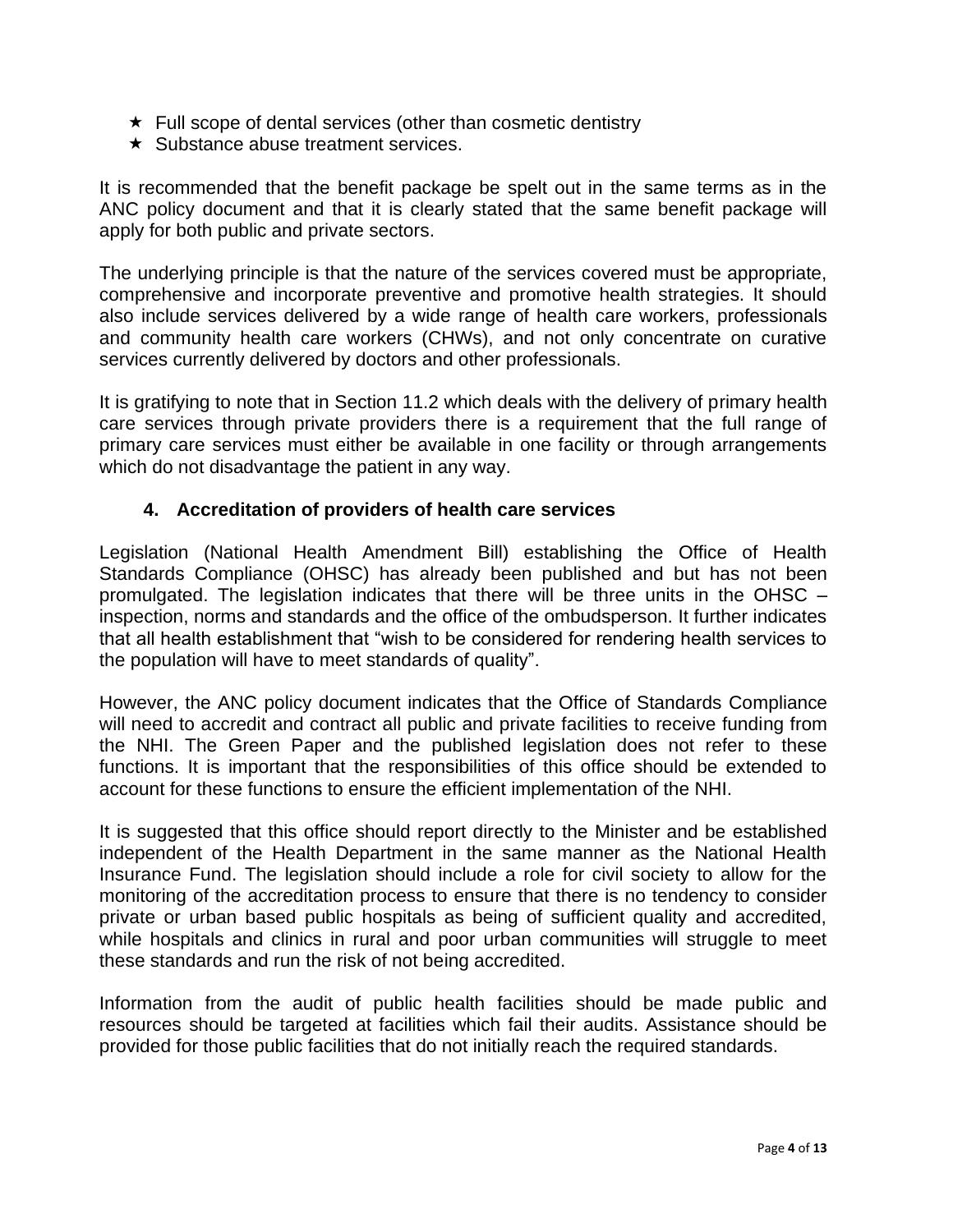Many general practitioners in rural and urban communities provide a health service where the public sector is failing. It will be necessary to bring these practitioners into the NHI system in order to successfully implement primary health care strategies until public sector facilities are available. These GP's should be brought in on a capitation basis as is already stated in the green paper. GP practices should, however, also be multidisciplinary and upgraded to deliver a comprehensive primary health care service, including the full spectrum of preventive, promotive, curative and rehabilitative services.

## **5. Funding**

The NHI must be funded via general revenue, payroll linked progressive contribution tax and contribution by employers. No additional levies must be made through VAT to fund the NHI.

The NHI should not only be about spending more money but should change the way in which money is spent so as to make it more efficient.

The current reality, relating particularly to the skewing of resources towards the private sector, requires a move towards providing far greater funding to strengthen the public sector services.

#### **Removal of tax subsidy**

Tax subsidies that are meant to encourage employees to enroll in medical schemes must be abolished.

The estimated revenue that would be generated by removing this tax was  $R10 - 15$ billion for 2009 – 2010, or approximately 20% of the public health sector budget billions of rands diverted to subsidise the small minority of the population. What we often overlook is that the private sector is in fact indirectly subsidised by the public sector through tax incentives and there is a massive loss of public revenue through this channel.

This subsidy of the private sector is inconsistent with the principles of access, efficiencies and equity and has not contributed to increased access by low income earners in medical scheme membership nor improved the rising costs of the industry. Those in the high income tax brackets continue to benefit more from the subsidy than the middle and low income groups. Furthermore, the workers, including the informal workers, not covered by medical schemes, do not benefit from the tax subsidy at all. Even if low income earners get a tax subsidy, they would still not be able to afford adequate coverage, leaving them with modest benefits and high cost sharing (out of pocket expenses) that will often make health care unaffordable. The subsidy also promotes over-consumption of health care resources amongst high-income earners by offering a significant tax deduction for high-end scheme membership and out-of-pocket expenses.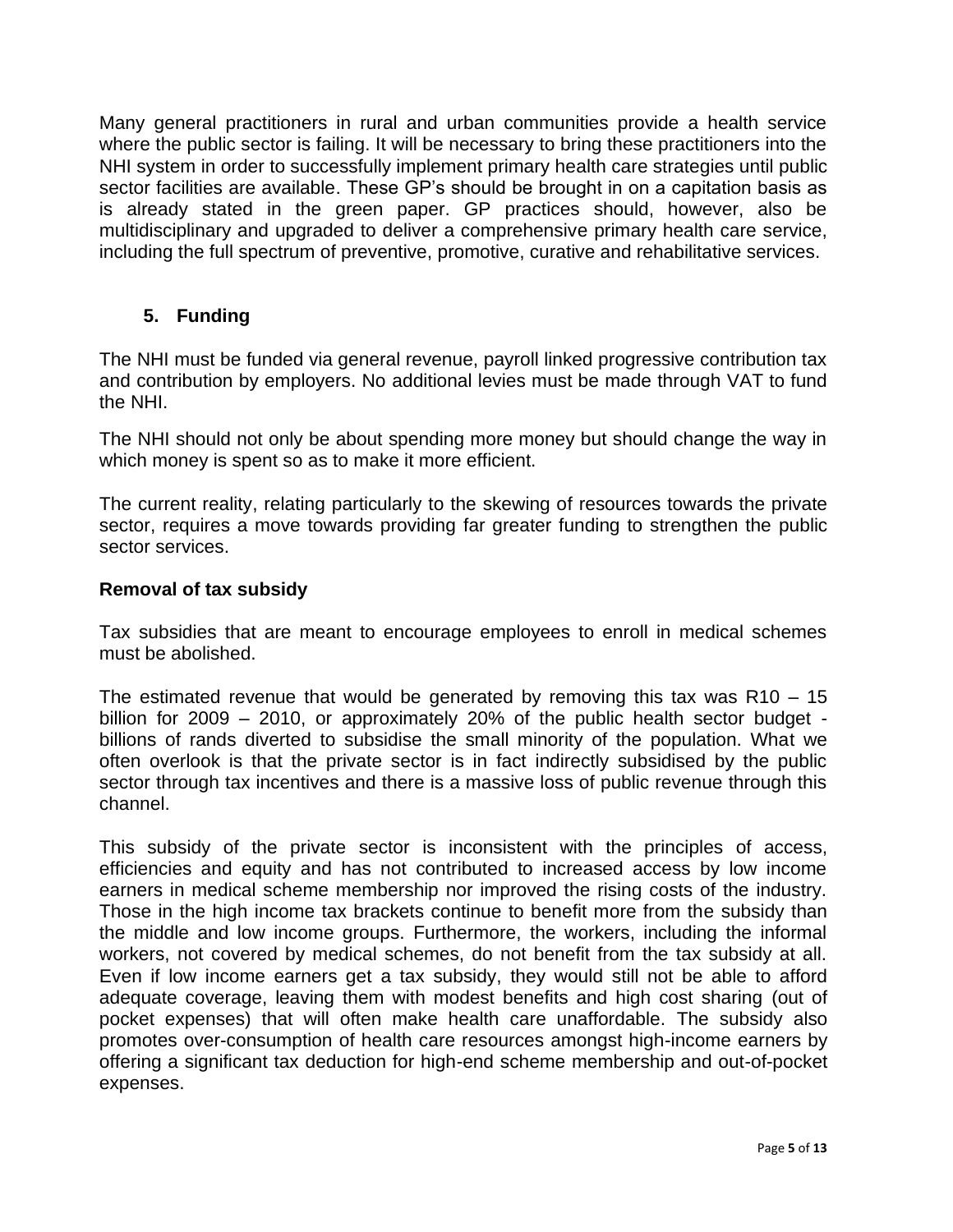A recent document by national treasury, titled Conversion of Medical Deductions into Medical Credits, has a different view. Although it recognises that the current tax subsidy is inefficient and does not promote universal coverage and equity, it suggests that by providing all members of medical aids equal subsidy ('credits'), irrespective of their income, the problem will be solved. This treasury discussion document diverts from the ANC position, even though it purports to contribute to NHI. The only possible role for tax credits might be during the implementation phase when NHI will not be universally in place throughout the country.

#### **Co-payment**

The Green Paper has also not done enough to problematise out-of-pocket expenses as 'the most primitive form of financing health care', to quote the Minister of Health.

For universal access to be thoroughly implemented services should be free at the point of care. To implement this policy requires that there be no co-payment for services provided in all NHI accredited and contracted public and private facilities. Co-payments are not payments for services outside of the NHI health package, such as for cosmetic surgery or expensive spectacle frames, but are additional payments for services within the package of care. Co-payment in the Green Paper means a payment made by a member of NHI at the time of service to offset the cost of care. This co-payment is not necessary because individuals have prepaid for health care through progressive taxation.

Even more worrying is the mention of co-payments within NHI under certain circumstances. While there is a statement that co-payments are discouraged, a loophole is left in Paragraph 116 of the Green Paper that seems to encourage copayments in certain circumstances and this must be addressed. It could mean that the NHI Fund will only pay a portion of health care and the rest is paid by the patient as currently is the case in the private sector and to a limited extent in the public sector.

Co-payments have been used extensively in other NHI systems in the world where they have resulted in limiting access to care. They undermine the core principle of universal coverage and must therefore be opposed. In any event, the distinction between user fees and co-payments may well be immaterial in the way such measures are implemented. Accordingly, we are opposed to both forms of payment.

#### **Cost of NHI**

There is considerable controversy regarding the cost of NHI with economists representing different class interest groups pushing different figures. Real costs are difficult to estimate, and certain doomsayers, predicting the collapse of the South African economy, have vested interests in making NHI look totally unfeasible. The Green Paper estimates that NHI will cost R255 billion by 2025. The 2011/12 budget for health was R125 billion. Superficially this appears to be a massive increase but real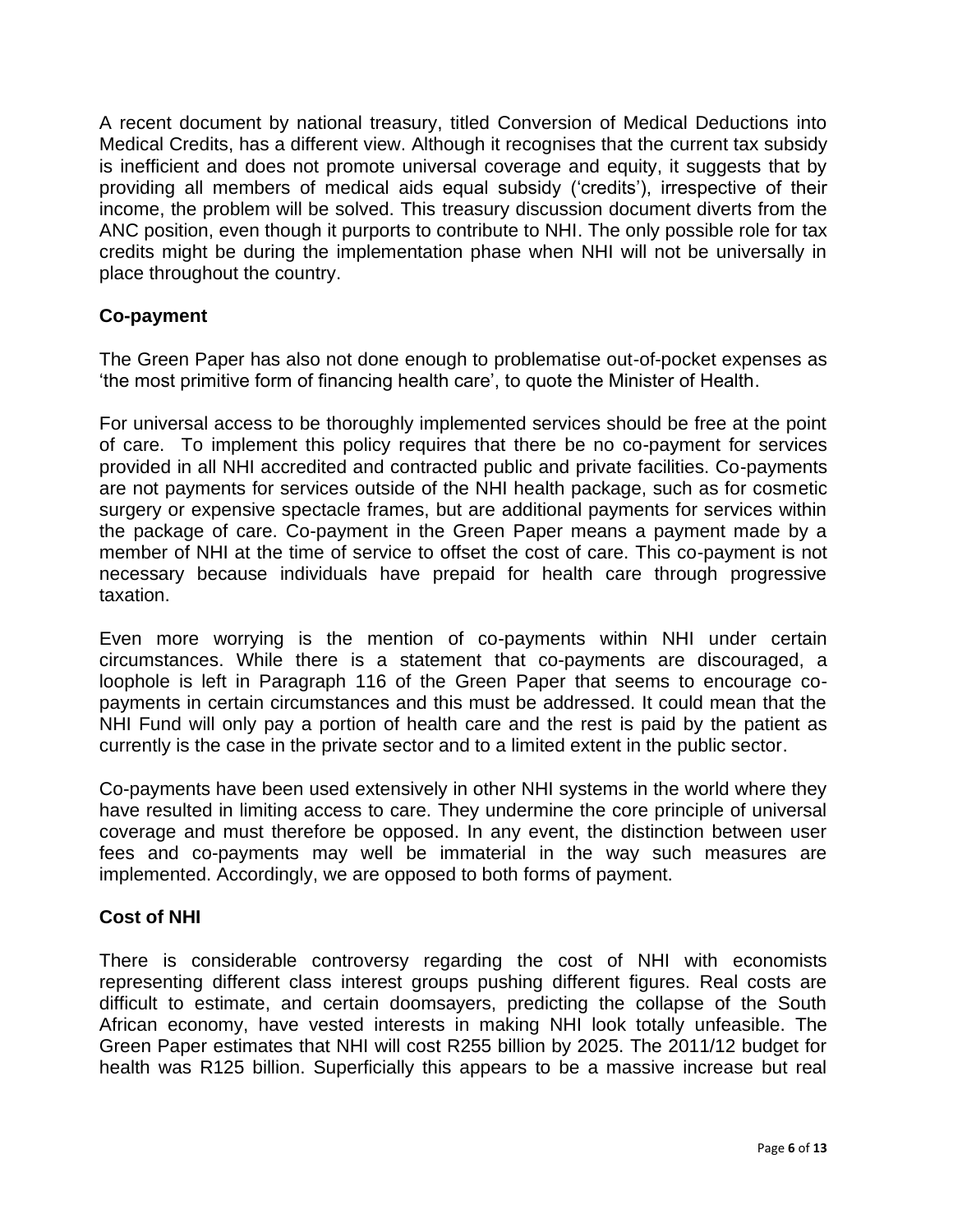annual increase in health expenditure at current trends would have reached approximately R180 billion by 2025.

It must be noted that as the fund will be a single payer this will effect substantial savings. These are indicating in the section dealing with the fund.

In April 2001 African Union countries met in Abuja, Nigeria, and pledged to increase government funding for health to at least 15% of the national budget. Thus if the South African government implements the Abuja Declaration and increases health expenditure from 12% to 15% of the national budget, health expenditure would then be estimated to be over R200 billion in 2025. Also, the 2010 total private and public sector spend on health is R227 billion. This would indicate that while there is clearly a need to generate additional resources, the gap may be smaller than portrayed in the media. In fact, for a real change in the health system to take place, appropriate strategies must be adopted, and resources must shift from the private to the public sector.

#### **Sources of Funds**

The NHI must be funded via general revenue, payroll linked progressive contribution tax and contribution by employers. No additional levies must be made through VAT to fund the NHI.

As general tax revenue is collected by the government from all the taxes and levies such as PAYE and SITE, duties which are charged on imported goods and fuel levy **a**ll South Africans contribute in different degrees to the tax base and thereby to the funding of our health care system.

The state will finance health care under NHI through three mechanisms (a) general revenue, which will provide bulk of funding and (b) mandatory progressive contribution for anyone who pays personal income tax; and (c) employers. The goal should be that approximately 50% of the additional revenue should come from the surcharge on taxable personal income and about 50% from the payroll-based tax on employers. The amount which will be paid by middle-income earners should not be more than current contributions to a medical scheme for similar benefits.

The Green paper indicates in Paragraph 130 'Treasury will allocate general tax revenue for personal health care services and payroll-linked mandatory contribution to National Health Insurance Fund in consultation with the Minister of Health and the National Health Insurance'. However in Paragraph 114 the same Green Paper is also noncommittal stating: "The precise combination of these sources is the subject of continuing technical work and will be further clarified in the next six months…".

We would argue strongly that any taxation should be progressive in nature, and contribute to narrowing the gap between rich and poor. This is particularly critical in South Africa given the extent of current income inequalities – where the richest 10% of the population have 51% of the income and the poorest 10% have 0.2% of the income. An increase in VAT with its current structure, while harnessing funds in the informal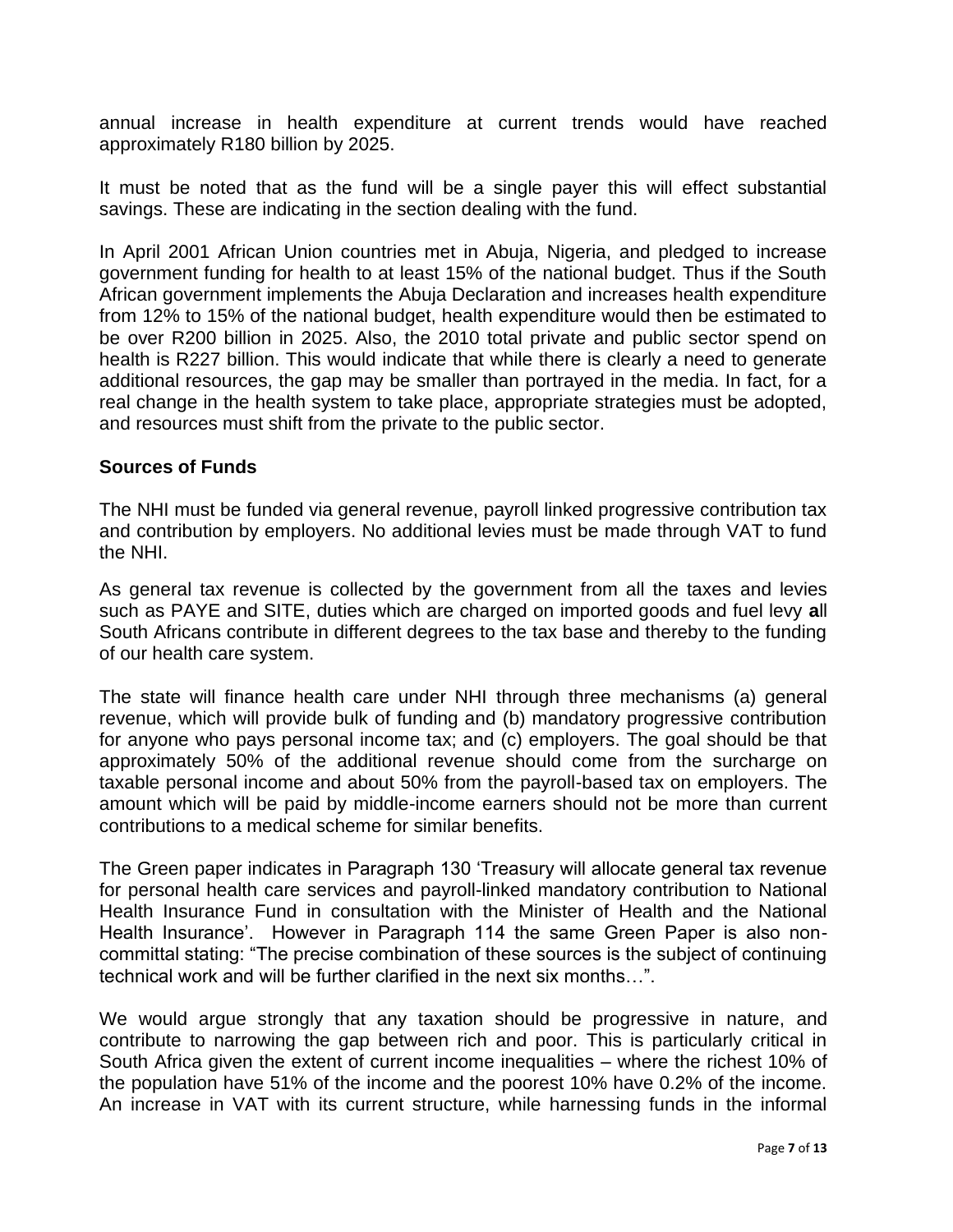sector, is inherently regressive. All residents in South Africa pay VAT at the same rate, regardless of income. Unless VAT is significantly restructured, a highly unlikely short term prospect, using VAT will merely increase the burden on the poor and must be opposed.

COSATU will continue to call for the zero rating of foodstuffs as, amongst other reasons; nutrition is a key driver for improvement in health status.

SARS should be mandated to collect the funds and allocate them via Treasury as ringfenced funds for NHI.

## **6. The Fund**

There must be no outsourcing of administration. There should be no further investigation of a multi payer system as it is not going to lead to universal access to health insurance.

COSATU is firmly in agreement that the Fund must operate as a single public purchaser / single public payer, be a national publicly administered fund established by law through Parliament and should be directly accountable to the Minister autonomous of the National Department of Health. It should be the only body responsible for purchasing services for the people and for paying accredited facilities for these services. We believe that as a single fund it will be used to purchase services, pay providers and work towards redistributing health resources more equitably amongst the population.

In addition, the creation of a single fund will protect people financially from costs of care throughout the year preventing any "out of pocket" payments. There will always be sufficient funds for health promotion and prevention as well as high cost care that will be defined as benefits provided by the fund. It follows on from this that no payment must be expected when receiving services at primary care level either at the clinic or general practitioner practice, or at secondary and tertiary level hospitals.

As the NHI fund would be a single public fund the administration fees are expected to be in the region of 3% which will allow more money to be available for services rather than wasted on high administration costs. In addition, public administration will help to take the profit motive out of health care further helping to keep prices down.

Central control for purchasing of medicines, consumables and equipment will allow for far greater savings as the fund can then negotiate bulk prices.

In addition, checks and balances built into more efficient payment systems that will lessen the possibility of corruption and encourage better quality of care.

A single line under section 16 of the green paper however, completely contradicts this by stating that "a multi-payer system in a National Health Insurance will also be explored as an alternative…" A multipayer system would mean the involvement of currently existing medical schemes in paying health providers. This has been used in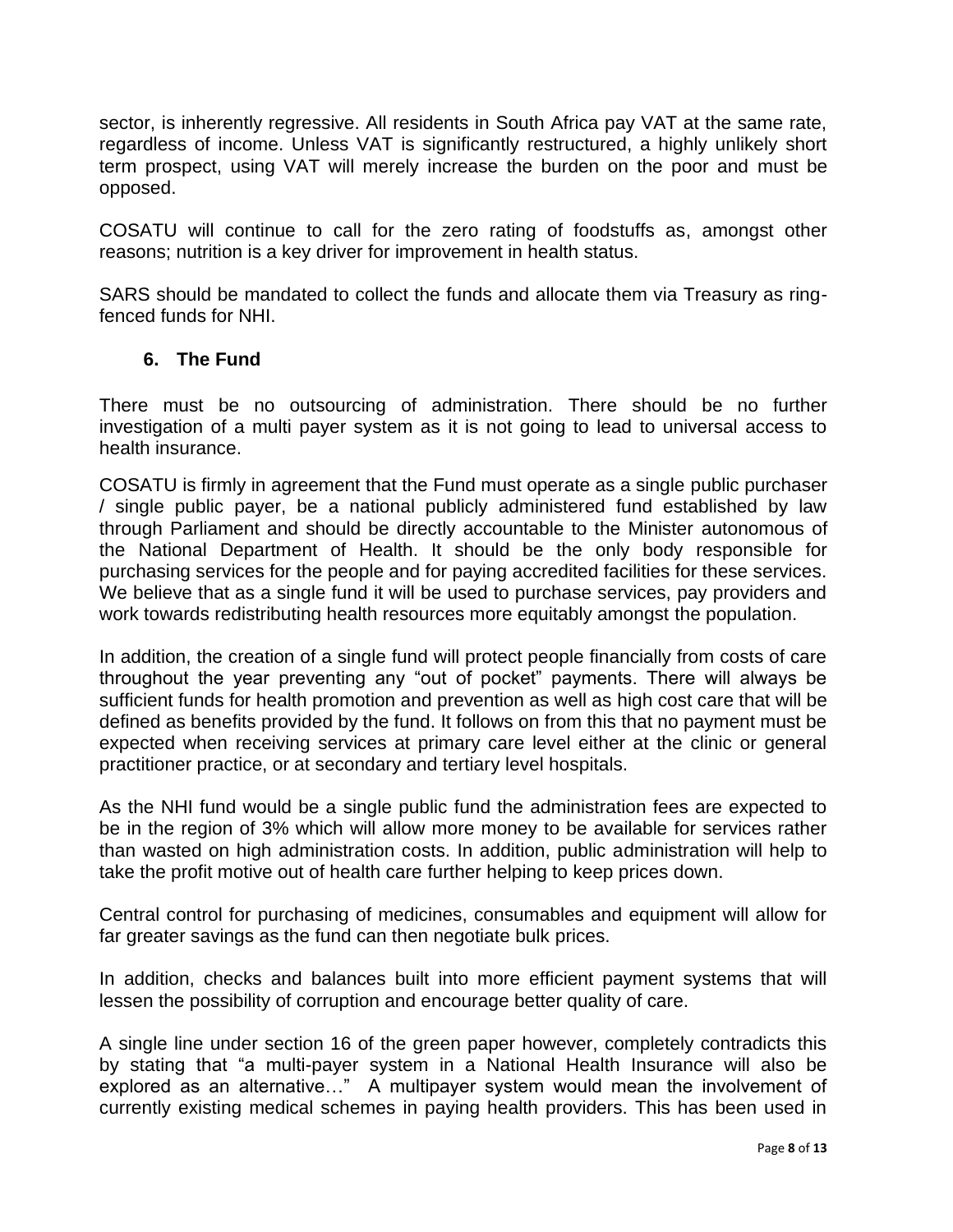other NHI systems with disastrous results. A multipayer system maintains a role for the already powerful private medical insurance industry and completely undermines the principles of the NHI. We believe there should be absolutely no place for a multipayer system in the future NHI.

The driving factor in the governance of the fund is the health of the population. It is therefore important that civil society and other representative structures should be strengthened to contribute to the governance.

## **7. State-owned pharmaceutical company**

The government must expedite the process of establishing a state-owned pharmaceutical company.

The removal of profit margins in a state-owned pharmaceutical company will further drive down prices of medicines. In addition, establishing the fund as a single purchase / single payer will allow for efficient distribution services to prevent stock outs.

#### **8. Medical schemes**

All medical schemes must be dissolved into the NHI Fund.

As membership of the NHI will be compulsory it is probable that the general public will not contribute to two systems of health cover. Of significance to the public sector is that state contributions to retain GEMS will not continue as the state will be providing benefits under the NHI which will in all likelihood exceed those provided by GEMS particularly in the cheaper categories.

#### **9. Building of flagship hospitals with PPP's**

There must be no public private partnerships in the delivery of health care in the public sector.

Part of the NHI implementation plan is the building of six flagship academic hospitals. Many of the hospitals named already exist so it must be assumed that a significant renovation and revitalisation of these facilities is envisaged. The concern is that the Green Paper implies in Table 1 (page 42) that financing this will be done through private public partnerships without providing any further details in this regard. It is not clear whether this will be with the private health industry or other private financers and what the final ownership and management structure will be. Using the private health industry is fraught with danger if the facilities are then partly privately owned or even privately managed. The building of public hospitals should not be a source of profit for private companies and they should remain wholly owned and managed by the public sector.

#### **10. Implementation**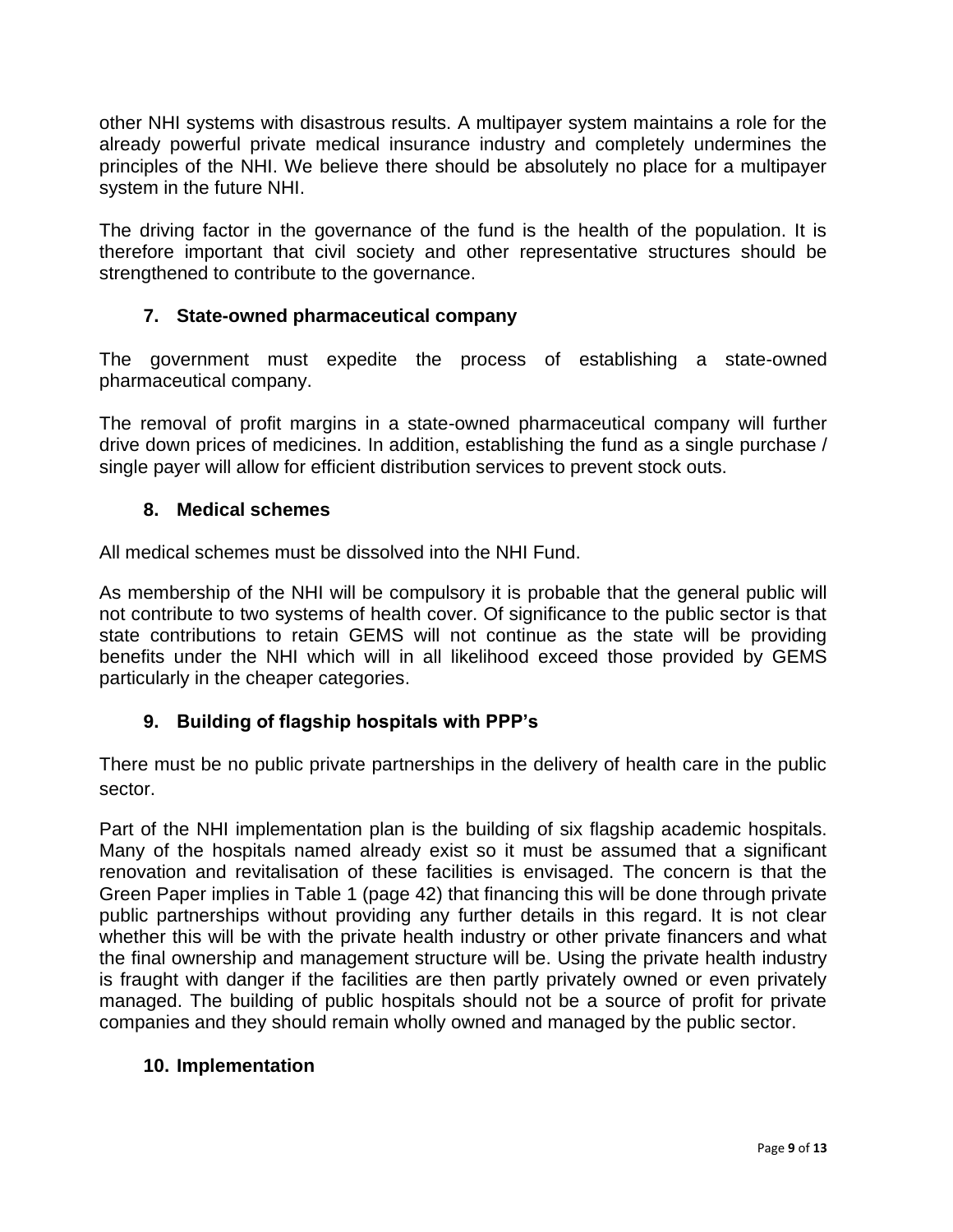Implementation phases at the end of the green paper are reassuringly focussed on strengthening the public sector and on building primary health care. This must be supported. The opening of posts for district specialists, ward based primary health care agents and school based services as well as the planned opening of nursing colleges are part of the 2011 – 2012 plan, if achieved, will be a great boost to the public sector.

It is also intended that a Conditional Grant will be used to establish pilot projects in 10 health districts. We support these steps as being in line with the need to first build and capacitate the public sector especially at district level and below. However we would caution that the current trajectory of using consultants to drive the implementation of the 10 project sites could well block the development of the expertise within the public sector to ensure the sustainability of the project.

As the funds for upgrading of infrastructure are public funds, they should be used to upgrade and accredit public facilities first so as to build the public sector as the only reliable and sustainable way to deliver health care to the nation and give effect to the progressive realisation of the right of access to health care. It is therefore important to avoid the NHI strengthening the private health industry which, according to indications, is in itself in financial crisis.

#### **11. Human resources**

We believe that South Africa has previously produced a large number of qualified healthcare professionals and as such should be enticed to come back and serve their Country. Government must implement the recently-launched Human Resources Strategy which must not be affected by the attempts by Treasury to reduce the public service wage bill.

The release of a Human Resource for Health Strategy document provides detail for the transformation of this sector of the health system. However reference to specific strategies which are fundamental to the implementation of the NHI should have been included in the Green Paper as they were in the ANC NHI Policy document.

Two of the major barriers to the implementation of an NHI are the lack of professional and support personnel and the conditions under which they work.

There are many vacancies in the public sector. As an example, according to the personnel administration [PERSAL] system, in 2008, for example:

- $\star$  34.9% medical practitioner positions remained vacant in the public sector
- $\star$  40.3% of professional nurse positions were vacant.

COSATU argues that a number of measures will have to be introduced to ensure that the public sector can become the provider of choice for South Africans.

# **11.1 Vacant posts / staff retention**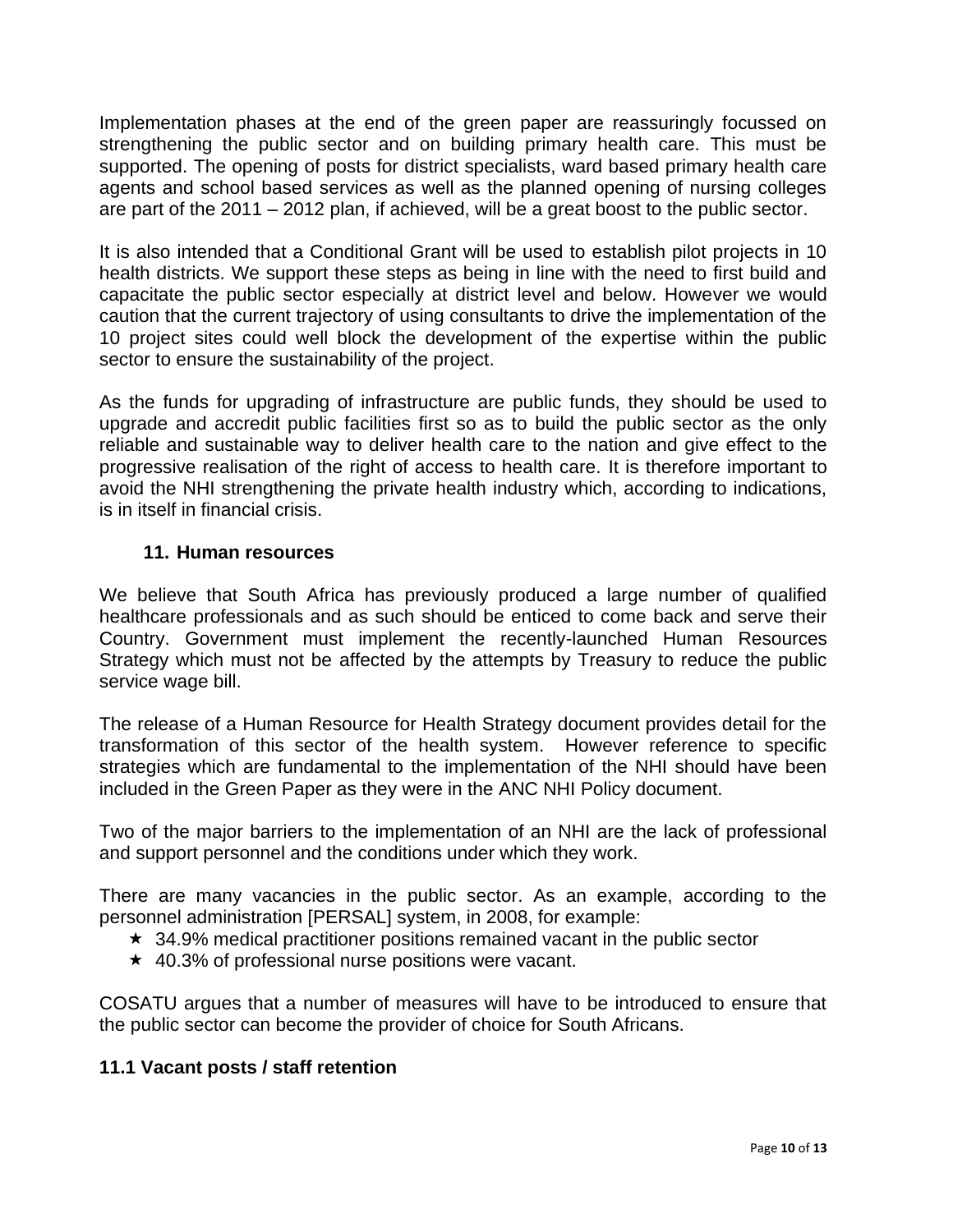The two central requirements for retaining staff are appropriate pay scales and working conditions. The poor condition of many of the facilities – in large part due to the reduced budgets for health from 1998 to 2006 – is often cited as one of the reasons for the inappropriate attitudes of health workers. Infrastructure and amenities should be upgraded, maintained and replaced.

The extent of the vacant and unfunded posts for professional categories and for support staff has a major impact on the morale of staff and the quality of service delivery. The latter is essential as it releases nurses from admin work allowing them to concentrate on nursing duties.

The impact of vacancies is particularly significant in rural areas. The understaffing over all categories of health worker including mid-level workers could be improved through measures such as:

- Upgrading of overall infrastructure and amenities, including accommodation for rural health workers
- $\star$  Application of a rural quota for student intake not only a racial quota
- $\star$  Bursaries could be provided for students from rural areas on condition that they return to these areas once studies are completed
- ★ Management support for health professionals working in rural areas
- Information and support provided around logistical issues such as accommodation, schools for children

# **11.2 Restructuring health teams**

Good work has been undertaken by the Department of Health with the re-engineering at primary care level which posits the introduction of family health teams and the formalisation of the role of community health workers.

However the following bears emphasis - strong community participation in health and development (including addressing social determinants) is essential for empowering people to take care of their health. CHWs and other community based health workers can play a key role in this, provided that they are recognised as change agents and given the necessary training, support and affirmation. Their role is therefore not merely a transitional role, but they should become a permanent part of human resource planning and community health work seen as a key employment opportunity for women, especially those from poor communities.

Of concern is that if the National Department does not take the lead and provide the strategy for the full integration of CHWs into the public service, we could end up with 9 different variations. Already two provinces (KwaZulu Natal and Gauteng) have begun to take responsibility for the payment of stipends to CHWs and are using different mechanisms with other provinces in the throes of discussion.

# **12.Outsourcing**

Outsourcing and PPPs within the public health care system must be reversed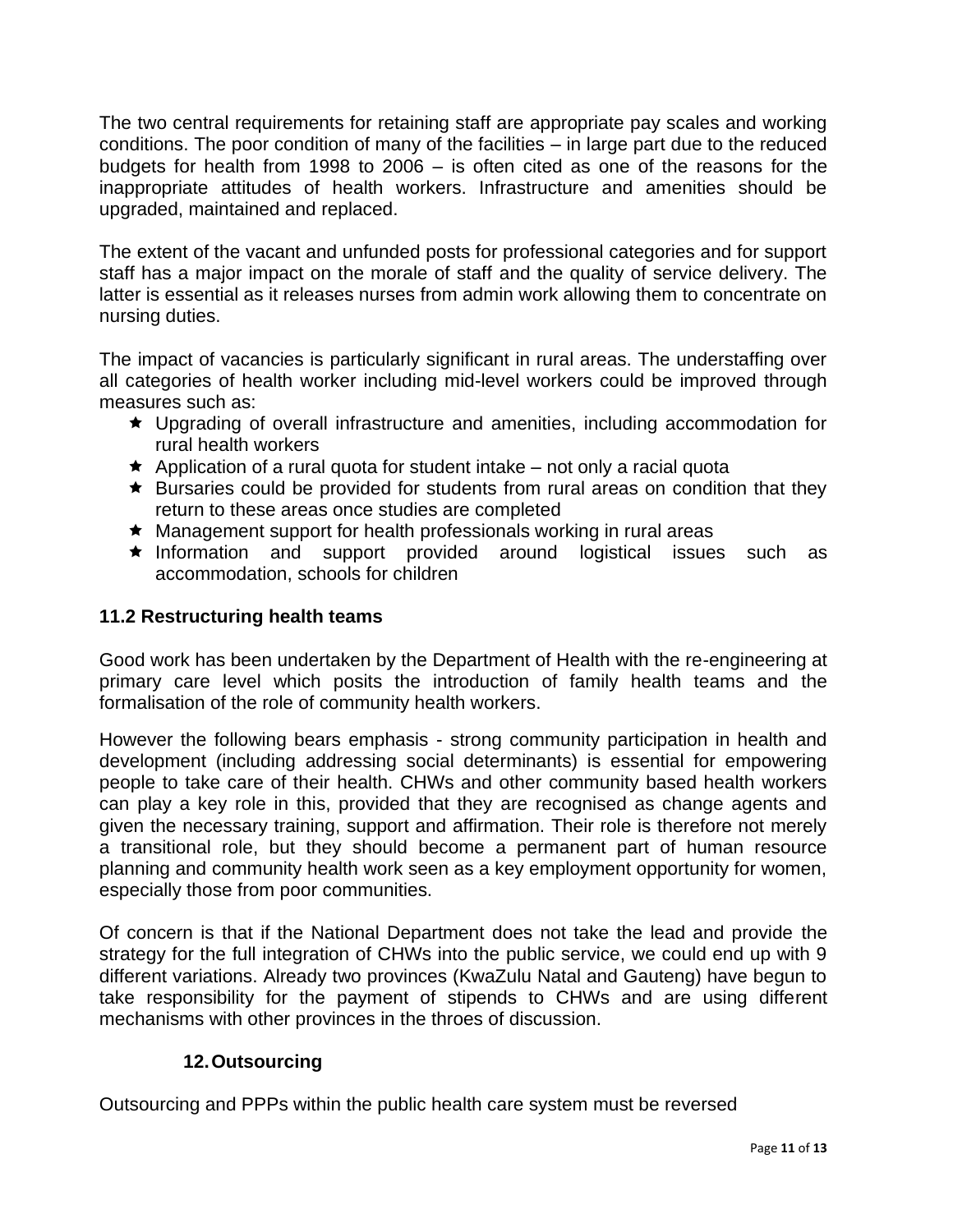Outsourcing of services has had a negative impact, for example on cleaning, laundry, catering and security services. Outsourcing does affect the quality of the service delivery itself as the quality of the work of outsourced workers is never the same as people who get to know patients and who work consistently in a committed team with other staff. Infection control in health facilities has been compromised through lack of commitment of cleaning and catering workers from outsourced companies.

The use of labour brokers, particularly as it relates to moonlighting of nurses should be banned.

The conclusion of the roll out and the implementation of the Occupation Specific Dispensation for nurses will obviate the need of nursing agencies in the public sector and put an end to moonlighting of public sector nurses in the private sector which in turns often means that these nurses are then unable to perform their duty in the public service adequately

#### **13. Conclusion**

COSATU believes that there is an urgent need to deal with the numerous and severe challenges facing the transformation of the health system in South Africa. COSATU therefore welcomes this bold move from the Department of Health in releasing the Green Paper on National Health Insurance and also in acknowledging that this is but one of the strategies contained in the medium-term framework for the Department as encompassed in the 10 point plan.

COSATU also commends the Department in extending the consultation period on the NHI until 31 December 2011 as well as the extensive consultation process which has been undertaken by the Department. This does give out a strong message that the needs of all of the people in South Africa must be taken into account in development far-reaching strategies of this nature. The caution from mass-based organisations is that the private sector invariably has access to funding and resources far in excess of those to which communities and civil society has access – and this must be balanced with the strong voices which are invariably raised from the private sector.

#### **COSATU would like to emphasis the following points**

- The National Health Insurance Fund must be a single payer and must be publicly administered. There must be no outsourcing of administration.
- There must be no public private partnerships in the delivery of health care in the public sector.
- Tax subsidies that are meant to encourage employees to enrol in medical schemes must be abolished.
- The NHI must be funded via general revenue, payroll linked progressive contribution tax and contribution by employers. No additional levies must be made through VAT to fund the NHI.